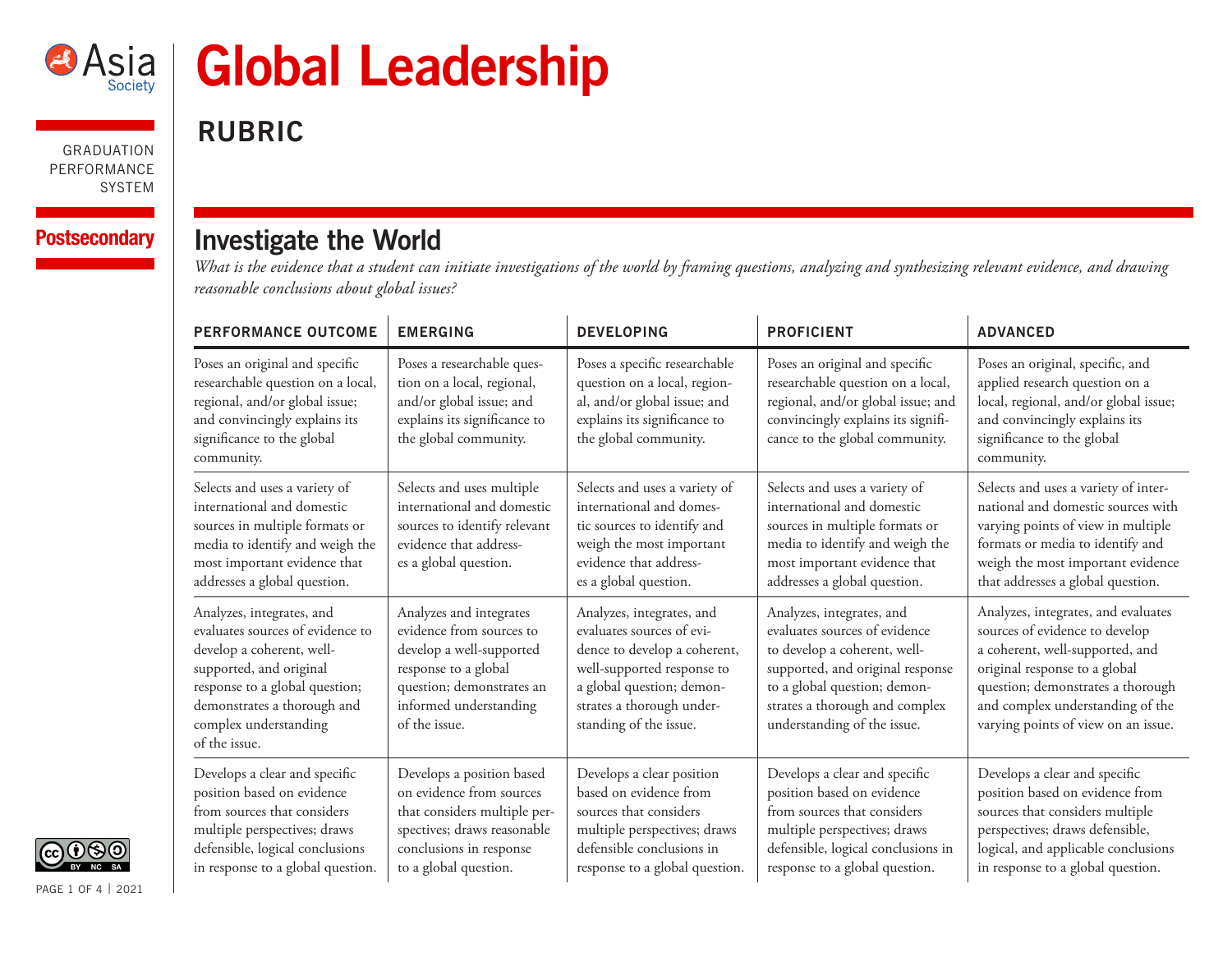

### **Recognize Perspectives**

*What is the evidence that a student can recognize, articulate, and apply an understanding of different perspectives (including their own)?*

|                                                                    | <b>PERFORMANCE OUTCOME</b>                                                                                                                                                                                                               | <b>EMERGING</b>                                                                                                                                                                                                                  | <b>DEVELOPING</b>                                                                                                                                                                                    | <b>PROFICIENT</b>                                                                                                                                                                                                                   | <b>ADVANCED</b>                                                                                                                                                                                                                                      |
|--------------------------------------------------------------------|------------------------------------------------------------------------------------------------------------------------------------------------------------------------------------------------------------------------------------------|----------------------------------------------------------------------------------------------------------------------------------------------------------------------------------------------------------------------------------|------------------------------------------------------------------------------------------------------------------------------------------------------------------------------------------------------|-------------------------------------------------------------------------------------------------------------------------------------------------------------------------------------------------------------------------------------|------------------------------------------------------------------------------------------------------------------------------------------------------------------------------------------------------------------------------------------------------|
| <b>GRADUATION</b><br>PERFORMANCE<br>SYSTEM<br><b>Postsecondary</b> | Expresses and justifies a clear<br>personal perspective on a<br>situation, event, issue, or<br>phenomenon; and explains in<br>detail the influences on<br>that perspective.                                                              | Expresses a clear personal<br>perspective on a situation,<br>event, issue, or phenomenon;<br>and identifies an influ-<br>ence on that perspective.                                                                               | Expresses and explains a<br>clear and specific personal<br>perspective on a situation,<br>event, issue, or phenome-<br>non; and describes influ-<br>ences on that perspective.                       | Expresses and justifies a clear<br>personal perspective on a<br>situation, event, issue, or<br>phenomenon; and explains<br>in detail the influences<br>on that perspective.                                                         | Expresses and justifies a clear<br>personal perspective on a<br>situation, event, issue, or<br>phenomenon; and explains in<br>detail the influences on that<br>perspective and its impact.                                                           |
|                                                                    | Demonstrates a clear and<br>accurate understanding of<br>the perspectives of other<br>people, groups, or scholars.                                                                                                                       | Explains the perspectives<br>of other people, groups, or<br>scholars as distinct from<br>one's own perspective.                                                                                                                  | Explains the perspec-<br>tives of other people,<br>groups, or scholars and<br>distinguishes those from<br>one's own perspective.                                                                     | Demonstrates a clear and<br>accurate understanding of<br>the perspectives of other<br>people, groups, or scholars.                                                                                                                  | Demonstrates and applies<br>a clear and accurate under-<br>standing of the perspectives<br>of other people, groups,<br>or scholars.                                                                                                                  |
|                                                                    | Provides a complex analysis<br>of how varying perspectives<br>influence human interactions,<br>and how this affects people's<br>understandings of a situation,<br>event, issue, or phenomenon.                                           | Identifies and describes<br>how perspectives affect<br>how people interpret and<br>respond to a situation, event,<br>issue, or phenomenon.                                                                                       | Explains how perspectives<br>influence human interac-<br>tions, affecting people's<br>understandings of a situation,<br>event, issue, or phenomenon.                                                 | Provides a complex analysis<br>of how varying perspectives<br>influence human interactions,<br>and how this affects people's<br>understandings of a situation,<br>event, issue, or phenomenon.                                      | Provides a complex and<br>applicable analysis of how<br>varying perspectives influ-<br>ence human interactions,<br>and how this affects people's<br>understandings of a situation,<br>event, issue, or phenomenon.                                   |
|                                                                    | Explains how different<br>contexts, including access to<br>knowledge, technology, and<br>resources, influence perspec-<br>tives through a multi-<br>faceted, complex interpre-<br>tation of a situation, event,<br>issue, or phenomenon. | Explains various perspec-<br>tives or interpretations of<br>a situation, event, issue,<br>or phenomenon, and<br>reflects an understanding<br>of different contexts, such<br>as access to knowledge,<br>technology, or resources. | Explains how different<br>contexts, such as access to<br>knowledge, technology,<br>and resources, influence<br>perspectives and interpreta-<br>tions of a situation, event,<br>issue, or phenomenon. | Explains how different<br>contexts, including access<br>to knowledge, technology,<br>and resources, influence<br>perspectives through a<br>multi-faceted, complex<br>interpretation of a situation,<br>event, issue, or phenomenon. | Explains and demonstrates<br>how different contexts,<br>including access to knowledge,<br>technology, and resources,<br>influence perspectives through<br>a multi-faceted, complex<br>interpretation of a situation,<br>event, issue, or phenomenon. |

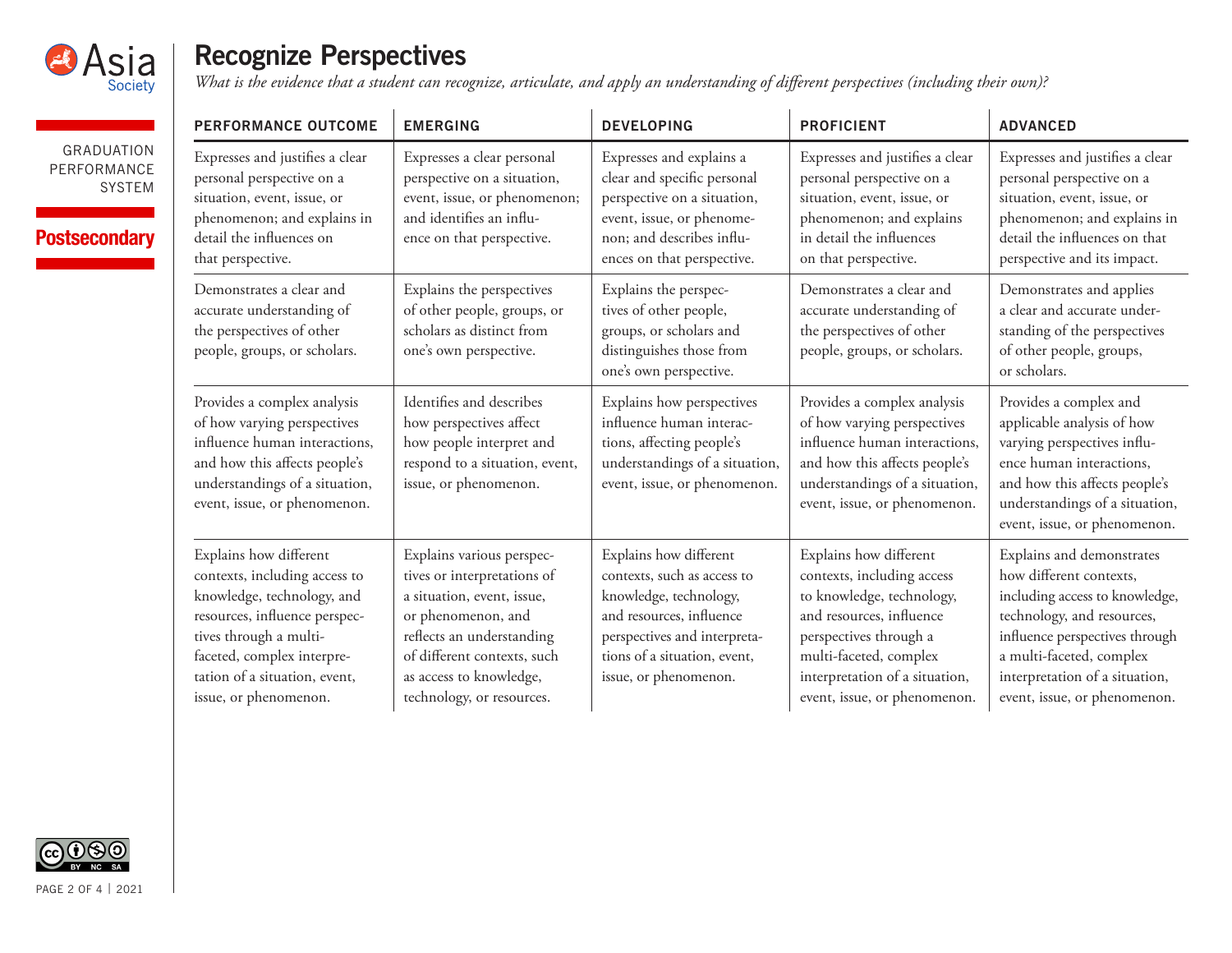

#### **Communicate Ideas**

*What is the evidence that a student can select and apply appropriate tools and strategies to communicate and collaborate effectively, meeting the needs and expectations of diverse individuals and groups?*

| <b>GRADUATION</b>                             | PERFORMANCE OUTCOME                                                                                                                                                                                                                                                          | <b>EMERGING</b>                                                                                                                                                                                                                  | <b>DEVELOPING</b>                                                                                                                                                                                                                                         | <b>PROFICIENT</b>                                                                                                                                                                                                                                                          | <b>ADVANCED</b>                                                                                                                                                                                                                                                                               |
|-----------------------------------------------|------------------------------------------------------------------------------------------------------------------------------------------------------------------------------------------------------------------------------------------------------------------------------|----------------------------------------------------------------------------------------------------------------------------------------------------------------------------------------------------------------------------------|-----------------------------------------------------------------------------------------------------------------------------------------------------------------------------------------------------------------------------------------------------------|----------------------------------------------------------------------------------------------------------------------------------------------------------------------------------------------------------------------------------------------------------------------------|-----------------------------------------------------------------------------------------------------------------------------------------------------------------------------------------------------------------------------------------------------------------------------------------------|
| PERFORMANCE<br>SYSTEM<br><b>Postsecondary</b> | Demonstrates a precise<br>understanding of the unique<br>perspectives of diverse audi-<br>ences and how that impacts<br>their interpretation of commu-<br>nicated information; applies<br>that understanding to meet the<br>needs of the diverse audience.                   | Anticipates how a specific<br>audience with particular<br>perspectives will interpret<br>communicated information;<br>applies that understanding<br>to adjust the communi-<br>cation to meet the audi-<br>ence's specific needs. | Anticipates how audiences<br>with diverse perspectives<br>will interpret communicated<br>information; applies that<br>understanding to meet the<br>needs of the diverse audience.                                                                         | Demonstrates a precise<br>understanding of the unique<br>perspectives of diverse<br>audiences and how that<br>impacts their interpretation<br>of communicated informa-<br>tion; applies that under-<br>standing to meet the needs<br>of the diverse audience.              | Demonstrates and explains a<br>precise understanding of the<br>unique perspectives of diverse<br>audiences and how that<br>impacts their interpretation of<br>communicated information;<br>applies that understanding<br>to meet the needs of<br>the diverse audience.                        |
| PAGE 3 OF 4   2021                            | Demonstrates a precise and<br>detailed understanding of<br>diverse audiences by commu-<br>nicating and collaborating<br>skillfully and effectively using<br>verbal and nonverbal behav-<br>iors, language, and strat-<br>egies that are customized<br>to specific audiences. | Demonstrates an understand-<br>ing of a specific audience<br>by communicating and<br>collaborating using verbal<br>and nonverbal behaviors,<br>languages, and strategies<br>that are appropriate to<br>the specific audience.    | Demonstrates an understand-<br>ing of diverse audiences by<br>communicating and collabo-<br>rating using verbal and non-<br>verbal behaviors, language,<br>and strategies that are appro-<br>priate to specific audiences.                                | Demonstrates a precise and<br>detailed understanding of<br>diverse audiences by commu-<br>nicating and collaborating<br>skillfully and effectively<br>using verbal and nonverbal<br>behaviors, language, and<br>strategies that are custom-<br>ized to specific audiences. | Demonstrates and explains a<br>precise and detailed under-<br>standing of diverse audiences<br>by communicating and col-<br>laborating skillfully and effec-<br>tively using verbal and non-<br>verbal behaviors, language,<br>and strategies that are cus-<br>tomized to specific audiences. |
|                                               | Selects and skillfully applies<br>appropriate resources, such<br>as technology and media, to<br>communicate and collab-<br>orate expertly with diverse<br>individuals and groups.                                                                                            | Selects and applies appro-<br>priate resources, such as<br>technology and media, to<br>communicate and col-<br>laborate with a range of<br>diverse individuals.                                                                  | Selects and applies appro-<br>priate resources, such as<br>technology and media, to<br>communicate and collabo-<br>rate effectively with diverse<br>individuals and groups.                                                                               | Selects and skillfully applies<br>appropriate resources, such<br>as technology and media, to<br>communicate and collab-<br>orate expertly with diverse<br>individuals and groups.                                                                                          | Selects, weighs, and skill-<br>fully applies appropriate<br>resources, such as tech-<br>nology and media, to<br>communicate and collab-<br>orate expertly with diverse<br>individuals and groups.                                                                                             |
|                                               | Evaluates the effectiveness of<br>communication choices based<br>on audience response and/or<br>feedback and makes targeted<br>changes that clearly lead to<br>improved communication.                                                                                       | Makes accurate, specific<br>observations about audience<br>response and/or feedback<br>and proposes targeted<br>changes to communication<br>choices: message, strate-<br>gies, and/or resources.                                 | Makes accurate, specific<br>observations about audience<br>response and/or feedback<br>and makes appropriate<br>changes to communica-<br>tion choices-message,<br>strategies, and/or resourc-<br>es-that are likely to lead to<br>improved communication. | Evaluates the effectiveness of<br>communication choices based<br>on audience response and/or<br>feedback and makes targeted<br>changes that clearly lead to<br>improved communication.                                                                                     | Evaluates and explains the<br>effectiveness of commu-<br>nication choices based on<br>audience response and/or<br>feedback and makes targeted<br>changes that clearly lead to<br>improved communication.                                                                                      |